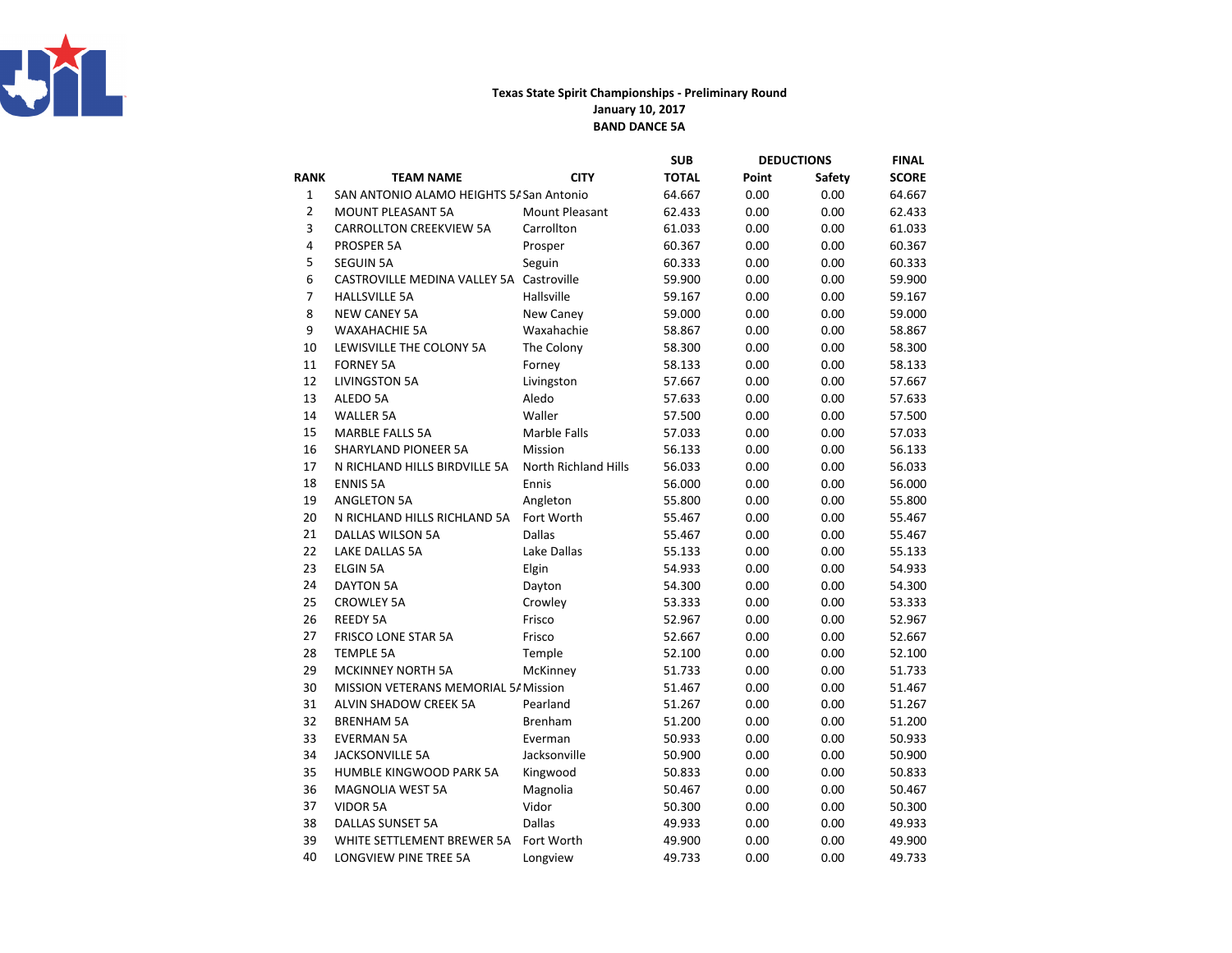

## Texas State Spirit Championships - Preliminary RoundJanuary 10, 2017BAND DANCE 5A

|             |                                         |                | <b>SUB</b>   | <b>DEDUCTIONS</b> |        | <b>FINAL</b> |
|-------------|-----------------------------------------|----------------|--------------|-------------------|--------|--------------|
| <b>RANK</b> | <b>TEAM NAME</b>                        | <b>CITY</b>    | <b>TOTAL</b> | Point             | Safety | <b>SCORE</b> |
| 41          | <b>COLLEYVILLE HERITAGE 5A</b>          | Colleyville    | 49.233       | 0.00              | 0.00   | 49.233       |
| 42          | <b>BRYAN 5A</b>                         | Bryan          | 52.233       | 0.00              | 3.00   | 49.233       |
| 43          | <b>GREGORY-PORTLAND 5A</b>              | Portland       | 49.167       | 0.00              | 0.00   | 49.167       |
| 44          | <b>LUMBERTON 5A</b>                     | Lumberton      | 48.867       | 0.00              | 0.00   | 48.867       |
| 45          | <b>BRASWELL 5A</b>                      | Aubrey         | 48.333       | 0.00              | 0.00   | 48.333       |
| 46          | <b>BURLESON CENTENNIAL 5A</b>           | Burleson       | 48.300       | 0.00              | 0.00   | 48.300       |
| 47          | <b>GRANBURY 5A</b>                      | Granbury       | 48.233       | 0.00              | 0.00   | 48.233       |
| 48          | ROYCE CITY 5A                           | Royse City     | 48.233       | 0.00              | 0.00   | 48.233       |
| 49          | FORT BEND ELKINS 5A                     | Missouri City  | 48.200       | 0.00              | 0.00   | 48.200       |
| 50          | PHARR VALLEY VIEW 5A                    | Pharr          | 48.067       | 0.00              | 0.00   | 48.067       |
| 51          | <b>NEW CANEY PORTER 5A</b>              | Porter         | 48.033       | 0.00              | 0.00   | 48.033       |
| 52          | <b>WHITEHOUSE 5A</b>                    | Whitehouse     | 47.900       | 0.00              | 0.00   | 47.900       |
| 53          | <b>CROSBY 5A</b>                        | Crosby         | 47.600       | 0.00              | 0.00   | 47.600       |
| 54          | <b>CEDAR PARK 5A</b>                    | Cedar Park     | 47.500       | 0.00              | 0.00   | 47.500       |
| 55          | <b>WYLIE EAST 5A</b>                    | Wylie          | 47.467       | 0.00              | 0.00   | 47.467       |
| 56          | <b>HUMBLE 5A</b>                        | Humble         | 47.400       | 0.00              | 0.00   | 47.400       |
| 57          | <b>CANUTILLO 5A</b>                     | El Paso        | 47.367       | 0.00              | 0.00   | 47.367       |
| 58          | EL PASO YSLETA 5A                       | El Paso        | 47.267       | 0.00              | 0.00   | 47.267       |
| 59          | LUCAS LOVEJOY 5A                        | Allen          | 47.233       | 0.00              | 0.00   | 47.233       |
| 60          | MANSFIELD LAKE RIDGE 5A                 | Mansfield      | 46.633       | 0.00              | 0.00   | 46.633       |
| 61          | <b>SHERMAN 5A</b>                       | Sherman        | 46.467       | 0.00              | 0.00   | 46.467       |
| 62          | CORPUS CHRISTI CARROLL 5A               | Corpus Christi | 46.300       | 0.00              | 0.00   | 46.300       |
| 63          | LITTLE ELM 5A                           | Little Elm     | 46.233       | 0.00              | 0.00   | 46.233       |
| 64          | <b>CONROE CANEY CREEK 5A</b>            | Conroe         | 46.200       | 0.00              | 0.00   | 46.200       |
| 65          | <b>CORPUS CHRISTI RAY 5A</b>            | Corpus Christi | 45.933       | 0.00              | 0.00   | 45.933       |
| 66          | <b>CORSICANA 5A</b>                     | Corsicana      | 45.533       | 0.00              | 0.00   | 45.533       |
| 67          | AMARILLO PALO DURO 5A                   | Amarillo       | 45.467       | 0.00              | 0.00   | 45.467       |
| 68          | <b>TOMBALL MEMORIAL 5A</b>              | Tomball        | 45.000       | 0.00              | 0.00   | 45.000       |
| 69          | FT WORTH ARLINGTON HEIGHTS 5 Fort Worth |                | 44.933       | 0.00              | 0.00   | 44.933       |
| 70          | <b>DENISON 5A</b>                       | Denison        | 44.833       | 0.00              | 0.00   | 44.833       |
| 71          | <b>EATON 5A</b>                         | Fort Worth     | 44.800       | 0.00              | 0.00   | 44.800       |
| 72          | <b>MAGNOLIA 5A</b>                      | Magnolia       | 44.600       | 0.00              | 0.00   | 44.600       |
| 73          | <b>CORPUS CHRISTI KING 5A</b>           | Corpus Christi | 44.333       | 0.00              | 0.00   | 44.333       |
| 74          | FORT WORTH CHISHOLM TRAIL 5A Fort Worth |                | 47.167       | 0.00              | 3.00   | 44.167       |
| 75          | RICHMOND FOSTER 5A                      | Richmond       | 43.700       | 0.00              | 0.00   | 43.700       |
| 76          | <b>ROSENBERG TERRY 5A</b>               | Rosenberg      | 43.533       | 0.00              | 0.00   | 43.533       |
| 77          | <b>WILLIS 5A</b>                        | Willis         | 43.367       | 0.00              | 0.00   | 43.367       |
| 78          | EL PASO BOWIE - 5A                      | El Paso        | 42.867       | 0.00              | 0.00   | 42.867       |
| 79          | MANSFIELD TIMBERVIEW 5A                 | Arlington      | 42.700       | 0.00              | 0.00   | 42.700       |
| 80          | <b>EL PASO BURGES - 5A</b>              | El Paso        | 42.633       | 0.00              | 0.00   | 42.633       |
|             |                                         |                |              |                   |        |              |